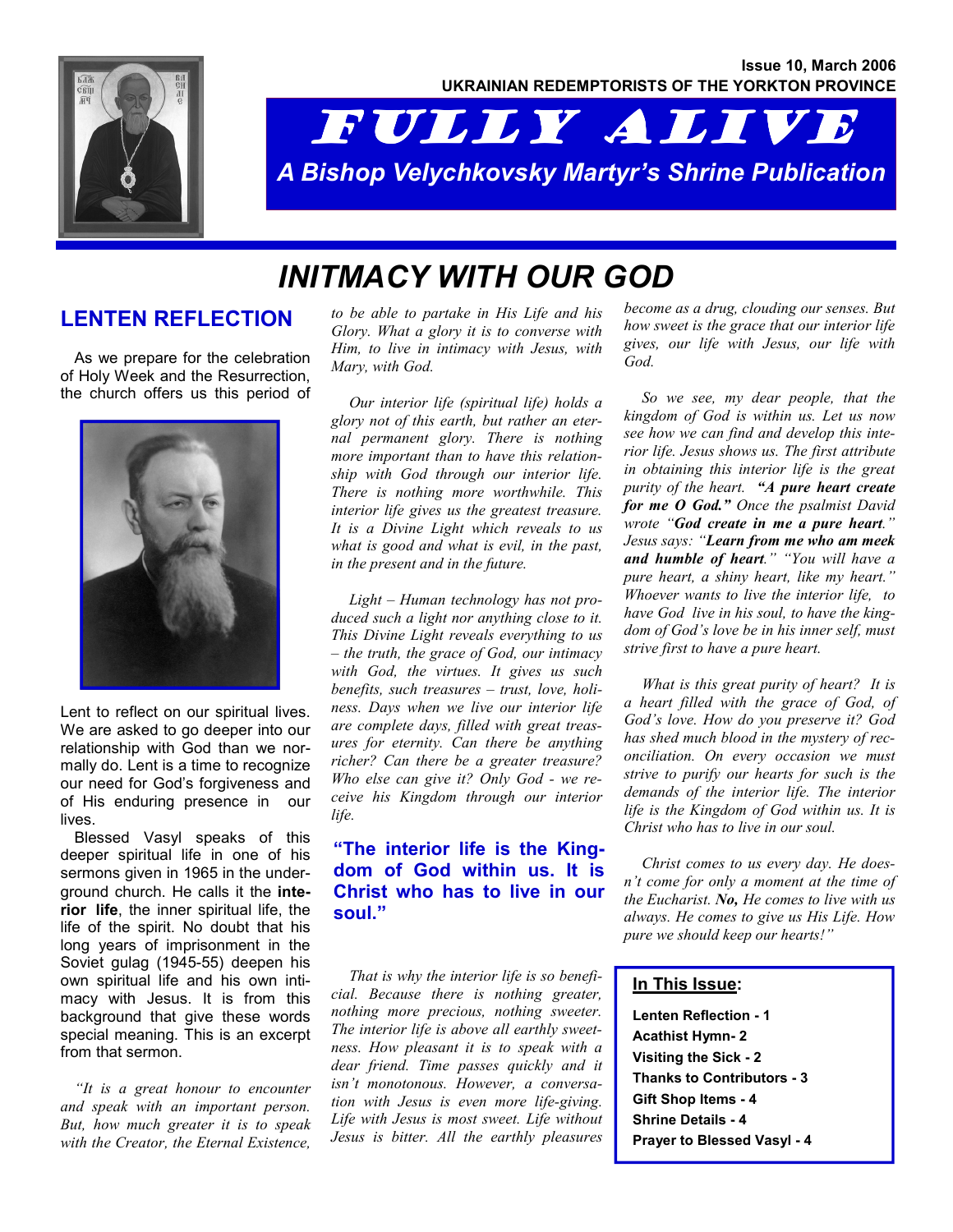### **HOPE FOR THE HOPELESS, LIGHT IN THE DARKNESS**

The Acathist Hymn first appeared in the Byzantine Church approximately in the year 600. It was written in honour of the Most Holy Mother of God. This hymn meditated on the events of the Incarnation, the Nativity of the Lord, the Visitation, the Flight to Egypt and also on the mysteries of the Virgin Mary's Virginity, Motherhood and as an Intercessor. The Acathist Hymn consists of twelve alternating hymns of the Kondak and the Ikos. The Kondak concludes with the Alleluia, while the Ikos has twelve descriptive verses. The form of the Acathist hymn began to spread and various Acathists were composed, first to Christ and then to the various saints.

 With the beatification of Blessed Vasyl, an Acathist hymn was composed in his honour. This hymn helps the pilgrims to reflect on the martyr's life and especially on how the martyr reflects the image of Christ to us. Through the twelve Ikoses and Kondaks pilgrims go through Blessed Vasyl's life, from his birth until his martyred death and unto his role as intercessor for the church. The

Acathist Hymn deepens our appreciation of the Martyr and gives us the opportunity to pray for his intercession as we give honour to him for the wonders that God has done for him.

This Acathist hymn has now been recorded by a choir

and is available both as a CD or DVD, called **"Hope for the Hopeless, Light in the Darkness"**. The DVD is a recording of the Acathist Hymn at St. Joseph's Ukrainian Catholic Church and is filled with images of Blessed Vasyl's life and of interpretive



icons appropriate to the sung text . These and the booklet with the Hymn may be obtained through the museum gift shop through email: byshrine@mts.com or through the website: www.bvmartyrshrine.com.

#### **VISTING THE SICK WITH THE HOLY RELICS**

**Shrine Volunteers participating in the Pastoral workshop** 

sick with the relics of Blessed Vasyl. Many people are unable to come to the Shrine and pray before the 1st. Class Relics of Blessed Vasyl to seek his intercession. Therefore, the Shrine has begun this new ministry to bring Blessed Vasyl to the sick. The purpose of this ministry is to have volunteers visit the sick in hospitals, nursing homes and the shut-ins who request these prayers. Volunteers will spend time in prayer, taking the **1st Class Relics of Blessed Vasyl** to the ill and praying with them asking for healing through the intercession of the Martyr. If you or your loved ones wish to receive a visitation from the Shrine with the Holy Relics, please contact the office at 338-7321.

#### **ST. PAUL'S HIGH SCHOOL ANNUAL VISIT**

St. Paul's High School made its annual pilgrimage to the Shrine on December 14th, 2005. As part of the Discovering Diversity School Program (World Religion Course), 144 grade nine students arrived for a tour of the church, museum and shrine. The day began with a pizza lunch, followed by a video on the life of Blessed Vasyl. The students then divided into four groups. As two groups were introduced to the Byzantine Eastern Church

theology and rituals, the other two groups toured the museum and prayed at the shrine respectively. The students shared with the shrine staff that for them it was a wonderful learning experience to visit the Bishop Velychkovsky Martyr's Shrine.



**Shrine Volunteer explaining the artifacts in the museum** 

**SHRINE PILGRIMS - Since the Shrine opened in the fall of 2002, we have recorded approximately 38,000 pilgrims that have visited the Bishop Velychkovsky Martyr's Shrine.** 

A pastoral workshop was held for Shrine Volunteers on November 5th. The workshop trained volunteers to visit the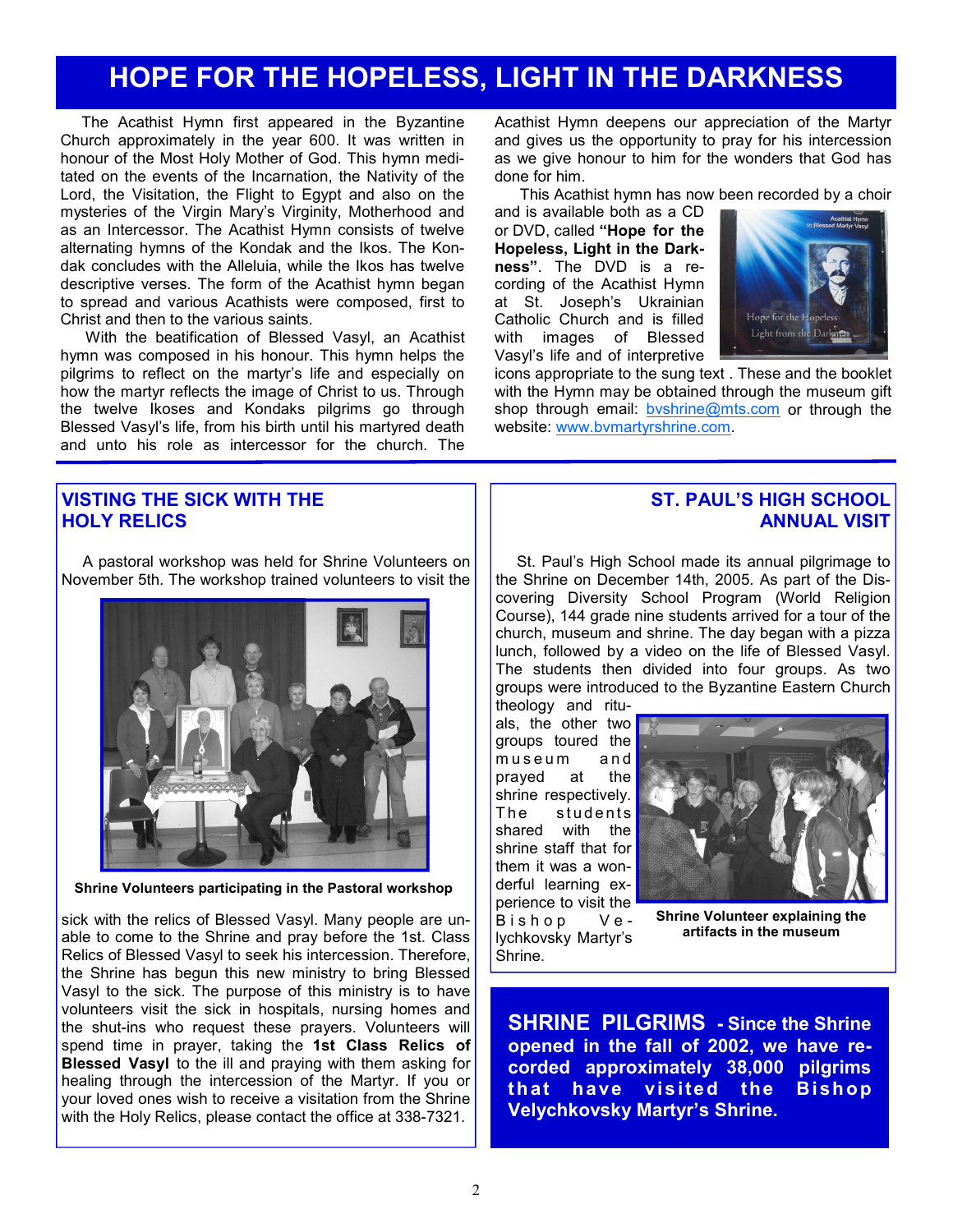# **THANK YOU!!!**

*Your generous donations make it possible for us to conduct our ministry at the Shrine and to promote the knowledge of Blessed Vasyl throughout the world. Thank you to all the contributors to the Bishop Velychkovsky Martyr's Shrine. May Blessed Vasyl bless each one of you.* 

*Contributions listed below are from December 1st 2005 until February 28th, 2006* 

#### **\$1000 +**

Slovak Redemptorist Fathers

#### **\$500 +**

Fr. Theodore Harasymchuk Ukrainian Catholic Mission- Yorkton

#### **\$100+**

Dr. Jaroslav & Mary Barwinsky C.W.L. Mary Mother of the Church In memory of Jack Daniels *Dolores Daniels*  In memory of Nickolas & Ann Genik & Harry & Lena Kluke *Mike & Terry Geniuk*  Roy Gulenchin Mary Jane Kalenchuk In memory of John Karlicki Jr. *William J. Karlicki*  Michael & Ollie Komarnicki In memory of Alexander Kotowycz *John & Martha Baluta*  Frank & Cynthia Lischynski Rev. Kevin McBride Gerard & Regina Muench Adrian & Vera Olenik In memory of Johanna Pazak *Vi Zabinsky Helene Yuzwa*  Bishop John Pazak, C.Ss.R. Joanna Pidperyhora John & Mary Pidskalny Ned & Susan Pisiak For the health of Jeannette Popowich *Orest & Margaret Fedorchuk*  In honour of Alexandra 100<sup>th</sup> birthday *Julia Saganski*  In memory of Rt. Rev. Mitrat Ihor Shpytkovsky *Wsevolod Andrew Shpytkovsky*  St. Paul's High School In memory of parents Michael & Lillian Baraniuk, & Peter & Anne Sulymka *Mrs. Irene Sulymka*  Elsie A. Tymchak Ukrainian Catholic Church of Assumption – Portage la Prairie Natalie Zalusky

#### **<100**

In honour of Jess & Cecilia Ahlers *Maria Ahlers*  In hounour of parents Bob & Anne Artymko *Vincent & Marianne Artymko*  Harold & Roseanne Baehnk

In memory of Wolodymyra Kysilewsky *John & Martha Baluta Anna Banera Lydia Kotowycz*  Anna Banera Peter Boiwka Robert & Alexandra Brezinski Mary Buriak Victor Carrington William & Marika Chabluk In memory of Mike Chomyn *John M. Chomyn*  Ron & Evelyn Cinch In memory of husband Stephen *Katherine Dankiewich*  Gordon & Louise Danylchuk Lena Derkach Marianne Derkach In memory of T. & A. Dmyterko *Jaroslaw & Julia Dmyterko*  In memory of Steve Chupick *Stan & Eileen Dudzic*  Pauline Duges Lew & Lubow Figol For the health of husband Bert *Val Galay*  M.P. & O.M. Garcia Mychajlo & Anna Gembarsky Theodozy & Oksana Halma Holy Trinity Prayer Group In memory of Hrechkovsy & Winkler families *A. Winkler*  William & Phyllis Hrynko Adam & Jennie Huchko Roman & Anne Indzeoski In memory of Steve & Jessie Kanteluk *Ronald Kanteluk*  Peter Kisil Mary Kohut Augustus & Catherine Korchinsky Lydia Kotowycz In memory of Nell Kozoriz *John & Martha Baluta Anna Banera Lydia Kotowycz* Erika Kszyk In memory of Mike *Annie Kyba*  Marusia Labay Nick Labay Bernard Lapchuk In memory of husband Michael *Millie Lefko*  In memory of parents John & Maria Lozinsky *Dr. Joseph Lozinsky*  Gary & Jan Lukie

In memory of Mary Kulchytzki

In memory of Mary Kuzyk *Elfia Strilec*  In memory of Lysak family *Bernice Peternaik*  James & Elaine Mandziuk Yvette McMullan In memory of Alexandra Melnyk *John & Martha Baluta*  Maria Murano Darlene Nelson Albert & Margaret Otchenash George & Olga Palmer Pastoral Ministry Office - Pittsburgh Bernice Poworoznyk Justin Reany In memory of husband Michael *Jean Roshko*  In memory of Sara Saray *Margaret Saray*  Arthur Schamp Helen Schentag Leonard & Adeline Schmidt In memory of John J. Shewchuk *Edith Kotyk*  Mike & Darlene Sidak D. Sikora In memory of John Skulski *Stefanie Buzma*  Lena Smaluck St. Paul's College In memory of husband Zenon *Jenny Swydnycky*  Zirka Tkachuk Carlo & Maria Villeta William & Kathleen Zambrick Frank & Nellie Zeaton Ann Zimmerman In memory of family members *Ann Zulak* 

Contributions to the Shrine are cumulative. Once a Donor has contributed a total of \$1000, their name is **placed permanently** on the beautifully designed Donor Wall in the museum. The other categories are: Sponsor \$5,000+; Benefactor \$10,000+; and Patron \$25,000+.

Please remember the Shrine in your estate or in memory of your loved ones.

*Nell Lupyrypa*